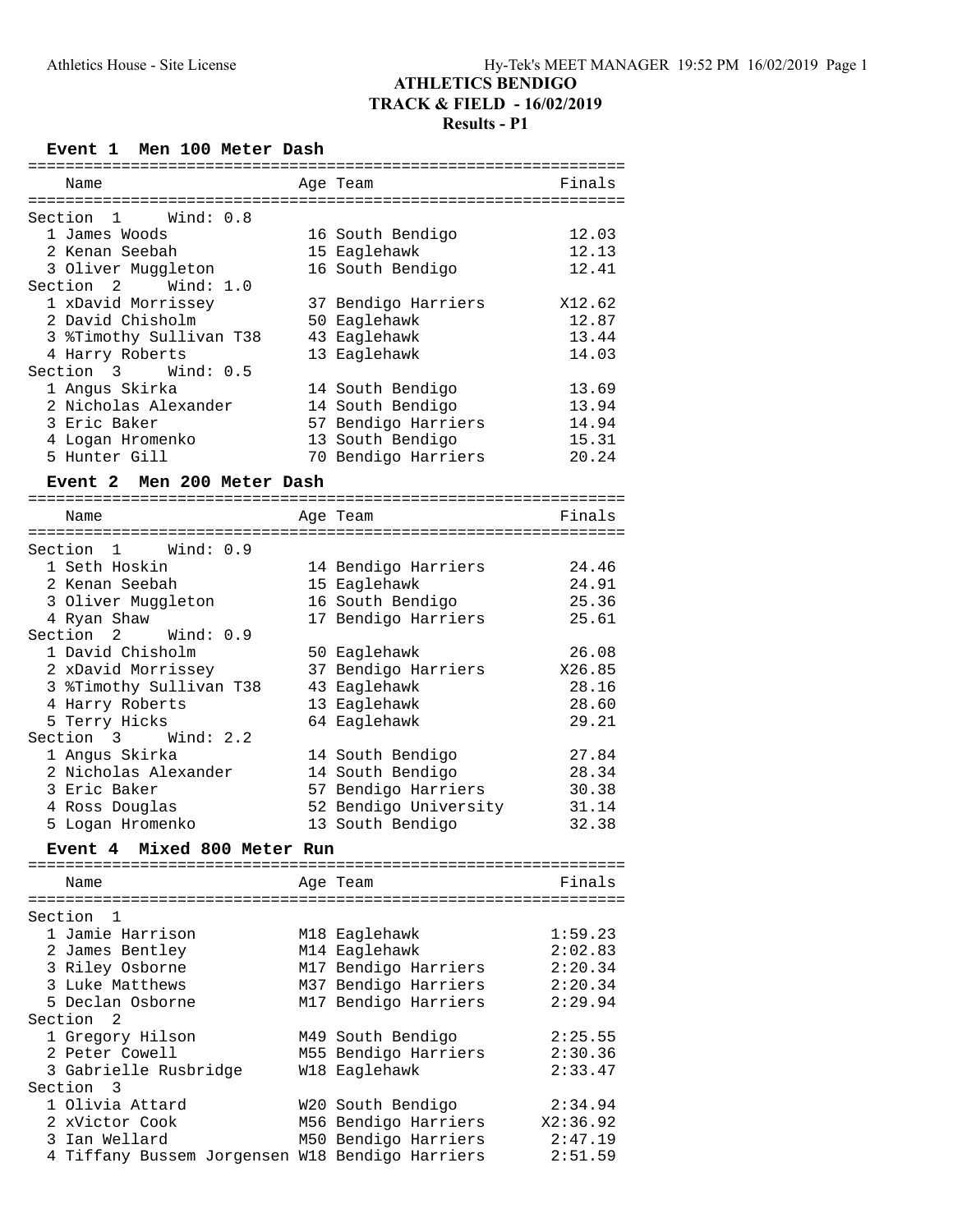Athletics House - Site License Hy-Tek's MEET MANAGER 19:52 PM 16/02/2019 Page 2 **ATHLETICS BENDIGO TRACK & FIELD - 16/02/2019 Results - P1**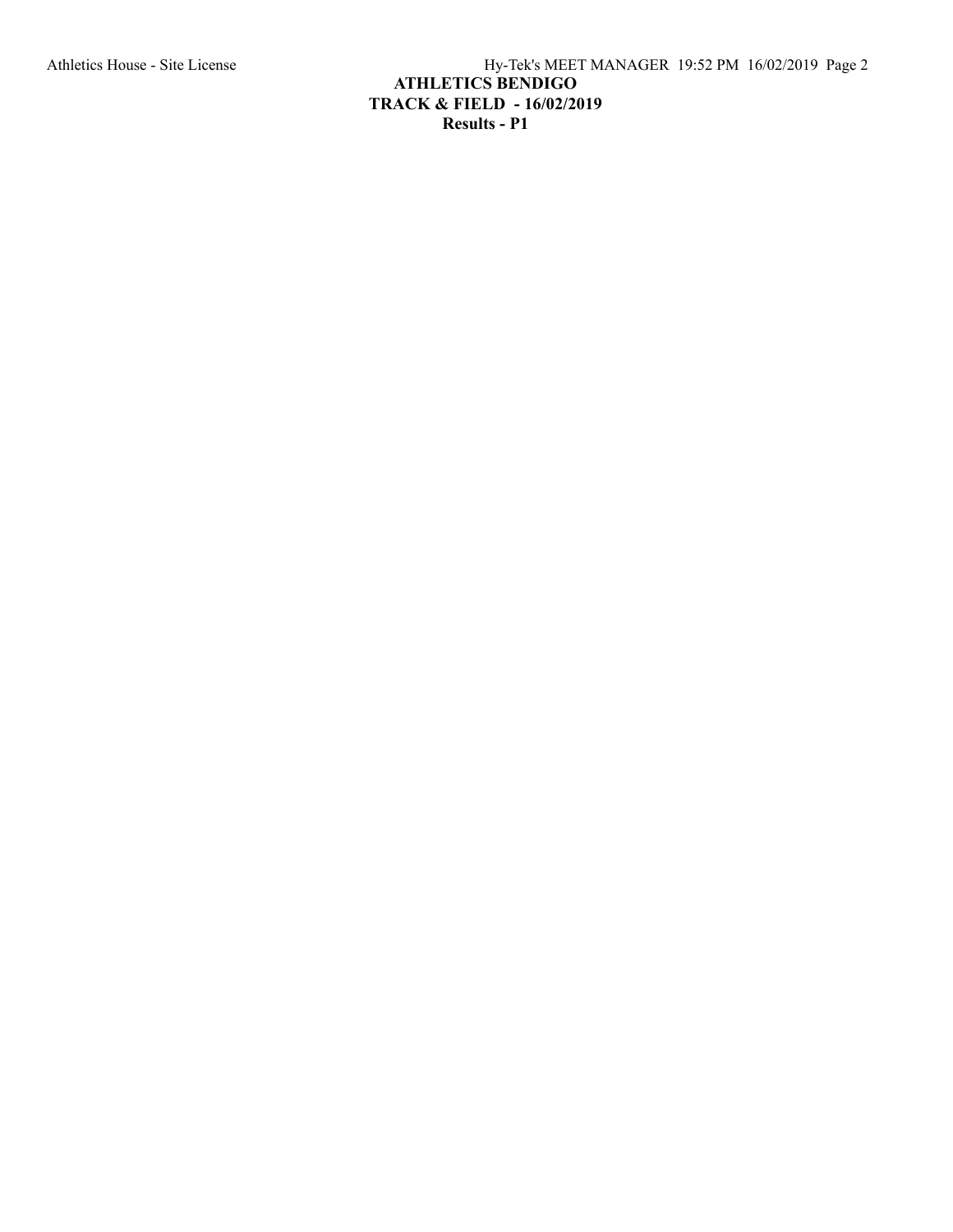#### **....Event 4 Mixed 800 Meter Run**

| Section 4 |                  |                        |         |
|-----------|------------------|------------------------|---------|
|           | 1 Anne Buckley   | W51 Bendigo Harriers   | 2:55.57 |
|           | 2 Ross Douglas   | M52 Bendigo University | 3:03.38 |
|           | 3 Debby Kirne    | W53 South Bendigo      | 3:07.02 |
|           | 4 Belle Guillou  | W12 South Bendigo      | 3:09.23 |
|           | 5 Hunter Gill    | M70 Bendigo Harriers   | 3:20.71 |
|           | 6 Kevin Shanahan | M63 Eaglehawk          | 3:31.77 |
|           | 7 Jackie Guillou | W49 South Bendigo      | 3:32.80 |
|           | 8 Toni Phillips  | W46 Eaglehawk          | 3:49.44 |
|           |                  |                        |         |

### **Event 6 Mixed 3000 Meter Run**

|                                                                                                                                          | Finals                                                                                                                                                                                                                     |
|------------------------------------------------------------------------------------------------------------------------------------------|----------------------------------------------------------------------------------------------------------------------------------------------------------------------------------------------------------------------------|
|                                                                                                                                          |                                                                                                                                                                                                                            |
| M55 Bendigo Harriers<br>M51 Bendigo University<br>W32 South Bendigo<br>M50 Bendigo Harriers<br>W51 Bendigo Harriers<br>W53 South Bendigo | 11:05.89<br>11:28.90<br>11:47.32<br>12:26.35<br>13:16.47<br>13:46.03                                                                                                                                                       |
|                                                                                                                                          | 14:11.68                                                                                                                                                                                                                   |
| Mixed 400 Meter Hurdles                                                                                                                  |                                                                                                                                                                                                                            |
| Age Team                                                                                                                                 | Finals                                                                                                                                                                                                                     |
| M16 Bendigo Harriers                                                                                                                     | 1:02.26                                                                                                                                                                                                                    |
| Event 13 Mixed 1500 Meter Race Walk                                                                                                      |                                                                                                                                                                                                                            |
| Age Team                                                                                                                                 | Finals                                                                                                                                                                                                                     |
| W64 Eaglehawk<br>M69 Bendigo Harriers 11:41.2h<br>W61 Eaglehawk                                                                          | 8:52.3h<br>12:22.8h                                                                                                                                                                                                        |
| Women 100 Meter Dash                                                                                                                     |                                                                                                                                                                                                                            |
| Age Team                                                                                                                                 | Finals                                                                                                                                                                                                                     |
|                                                                                                                                          |                                                                                                                                                                                                                            |
|                                                                                                                                          | 13.18                                                                                                                                                                                                                      |
| 14 Bendigo Harriers                                                                                                                      | 13.43                                                                                                                                                                                                                      |
|                                                                                                                                          | Age Team<br>M70 Bendigo Harriers<br>==============================<br>========================<br>:================================<br>===================<br>-----------------<br>=======================<br>16 Eaglehawk |

| T PANTA VANIT            | TO FRYTENT OF         | $\bot$ . $\bot$ 0 |
|--------------------------|-----------------------|-------------------|
| 2 Nyah Brits             | 14 Bendigo Harriers   | 13.43             |
| 3 Jorja Van Den Berg     | 16 Bendigo University | 13.51             |
| 4 Stephanie Pompei       | 23 South Bendigo      | 13.57             |
| 5 Jorja Morrison         | 12 Eaglehawk          | 13.64             |
| 6 Niah Langtree          | 16 Eaglehawk          | 13.92             |
| Section 2 Wind: 0.4      |                       |                   |
| 1 Abbey Hromenko         | 16 South Bendigo      | 14.05             |
| 2 Gabrielle Rusbridge    | 18 Eaglehawk          | 14.05             |
| 3 Allie Guillou          | 12 South Bendigo      | 14.47             |
| 4 xJasmin Hurst          | 25 Eaglehawk          | X14.55            |
| $Section 3$ Wind: $-0.6$ |                       |                   |
| 1 Melissa Burge          | 47 Bendigo Harriers   | 15.04             |
| 2 Ruby Hore              | 16 Bendigo Harriers   | 15.65             |
| 3 Kathryn Heagney        | 68 Eaglehawk          | 16.42             |
| 4 Joan Self              | 62 South Bendigo      | 17.20             |
| 5 Carol Coad             | 57 South Bendigo      | 17.58             |
|                          |                       |                   |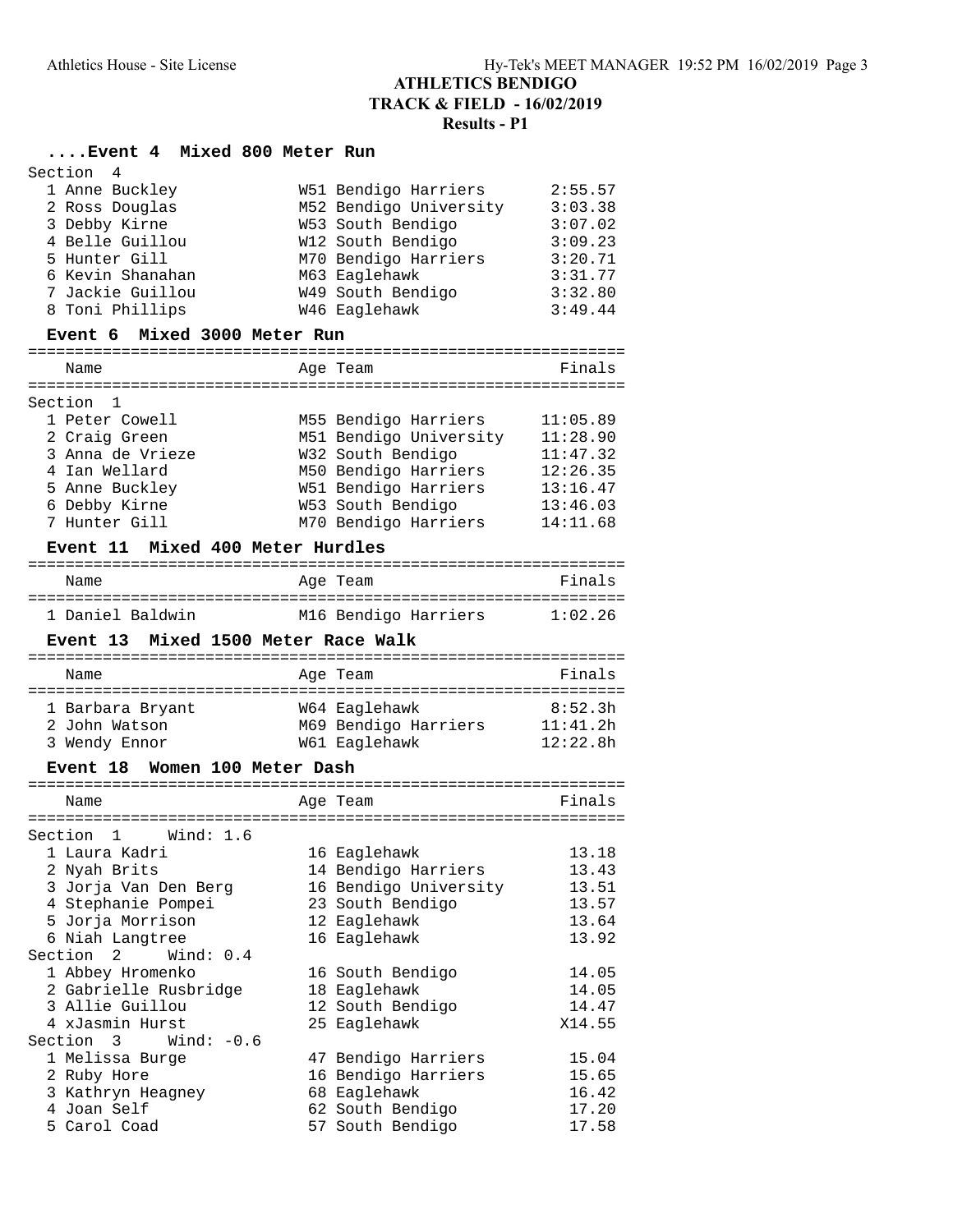## **Results - P1**

### **Event 19 Women 200 Meter Dash**

| ==========<br>======================= |                                           |  |                                      |        |  |  |
|---------------------------------------|-------------------------------------------|--|--------------------------------------|--------|--|--|
|                                       | Name                                      |  | Age Team                             | Finals |  |  |
|                                       | Section<br>Wind: 1.8<br>1                 |  |                                      |        |  |  |
|                                       | 1 Laura Kadri                             |  | 16 Eaglehawk                         | 27.13  |  |  |
|                                       | 2 Jorja Morrison                          |  | 12 Eaglehawk                         | 28.10  |  |  |
|                                       | 3 Stephanie Pompei                        |  | 23 South Bendigo                     | 28.89  |  |  |
|                                       | 4 Jorja Van Den Berg                      |  | 16 Bendigo University                | 29.86  |  |  |
|                                       | Wind: 0.2<br>Section 2                    |  |                                      |        |  |  |
|                                       | 1 Gabrielle Rusbridge                     |  | 18 Eaglehawk                         | 28.43  |  |  |
|                                       | 2 Niah Langtree                           |  | 16 Eaglehawk                         | 28.52  |  |  |
|                                       | 3 Abbey Hromenko                          |  | 16 South Bendigo                     | 28.96  |  |  |
|                                       | 4 xJasmin Hurst                           |  | 25 Eaglehawk                         | X29.17 |  |  |
|                                       | 5 Olivia Attard                           |  | 20 South Bendigo                     | 29.40  |  |  |
|                                       | 6 Allie Guillou                           |  | 12 South Bendigo                     | 30.37  |  |  |
|                                       | Section 3<br>Wind: $-1.7$                 |  |                                      |        |  |  |
|                                       |                                           |  | 47 Bendigo Harriers                  | 31.47  |  |  |
|                                       | 1 Melissa Burge<br>2 Ruby Hore            |  | 16 Bendigo Harriers                  | 33.09  |  |  |
|                                       |                                           |  |                                      |        |  |  |
|                                       | 3 Kathryn Heagney                         |  | 68 Eaglehawk                         | 34.29  |  |  |
|                                       | 4 Jackie Guillou                          |  | 49 South Bendigo                     | 34.77  |  |  |
|                                       | 5 Carol Coad                              |  | 57 South Bendigo                     | 36.44  |  |  |
|                                       | 6 Debby Kirne                             |  | 53 South Bendigo                     | 37.14  |  |  |
|                                       | <b>Event 22</b><br>Mixed Hammer Throw     |  |                                      |        |  |  |
|                                       |                                           |  |                                      |        |  |  |
|                                       | Name                                      |  | Age Team                             | Finals |  |  |
|                                       |                                           |  |                                      |        |  |  |
| Flight                                | $\mathbf{1}$                              |  |                                      |        |  |  |
|                                       | 1 Olivia Graham                           |  | W18 Eaglehawk                        | 42.46m |  |  |
|                                       | 2 Craig Graham                            |  | M53 Eaglehawk                        | 31.94m |  |  |
|                                       | 3 Sharon Barr                             |  | W57 Bendigo Harriers                 | 25.27m |  |  |
|                                       | 4 Geoff Jordan                            |  | M50 Bendigo Harriers                 | 23.13m |  |  |
|                                       | 5 David Chisholm                          |  | M50 Eaglehawk                        | 21.90m |  |  |
|                                       | 6 Ruby Hore                               |  | W16 Bendigo Harriers                 | 21.58m |  |  |
|                                       | 7 Anthony Messerle                        |  | M24 Bendigo University               | 20.75m |  |  |
|                                       | 8 Peter Savage                            |  | M64 Eaglehawk                        | 20.67m |  |  |
|                                       | 9 Martin Fryer                            |  | M74 Eaglehawk                        | 19.75m |  |  |
|                                       | 10 Wendy Ennor                            |  | W61 Eaglehawk                        | 10.32m |  |  |
| Mixed Discus Throw<br>Event 23        |                                           |  |                                      |        |  |  |
|                                       | ================<br>==========            |  |                                      |        |  |  |
|                                       | Name<br>================================= |  | Age Team<br>======================== | Finals |  |  |
|                                       | 1 Emma Berg                               |  | W17 South Bendigo                    | 40.81m |  |  |
|                                       | 2 Anthony Messerle                        |  | M24 Bendigo University               | 39.54m |  |  |
|                                       | 3 Bailey Cooper                           |  | M21 Bendigo Harriers                 | 29.91m |  |  |
|                                       | 4 Craig Graham                            |  | M53 Eaglehawk                        | 27.30m |  |  |
|                                       | 5 Terry Hicks                             |  | M64 Eaglehawk                        | 26.79m |  |  |
|                                       |                                           |  |                                      |        |  |  |
|                                       | 6 Mackenzie Cooper                        |  | M19 Bendigo Harriers                 | 26.45m |  |  |
|                                       | 7 Geoff Jordan                            |  | M50 Bendigo Harriers                 | 25.30m |  |  |
|                                       | 8 Olivia Graham                           |  | W18 Eaglehawk                        | 23.99m |  |  |
|                                       | 9 Craig Green                             |  | M51 Bendigo University               | 21.24m |  |  |
|                                       | 10 Melissa Burge                          |  | W47 Bendigo Harriers                 | 20.64m |  |  |
|                                       | 11 Martin Fryer                           |  | M74 Eaglehawk                        | 20.16m |  |  |
|                                       | 12 Joan Self                              |  | W62 South Bendigo                    | 18.72m |  |  |
|                                       | 13 Ruby Hore                              |  | W16 Bendigo Harriers                 | 18.65m |  |  |
| Flight                                | 2                                         |  |                                      |        |  |  |
|                                       | 1 David Chisholm                          |  | M50 Eaglehawk                        | 26.27m |  |  |
|                                       | 2 Geoff Shaw                              |  | M71 Bendigo Harriers                 | 24.06m |  |  |
|                                       | 3 Neil Shaw                               |  | M45 Bendigo Harriers                 | 23.10m |  |  |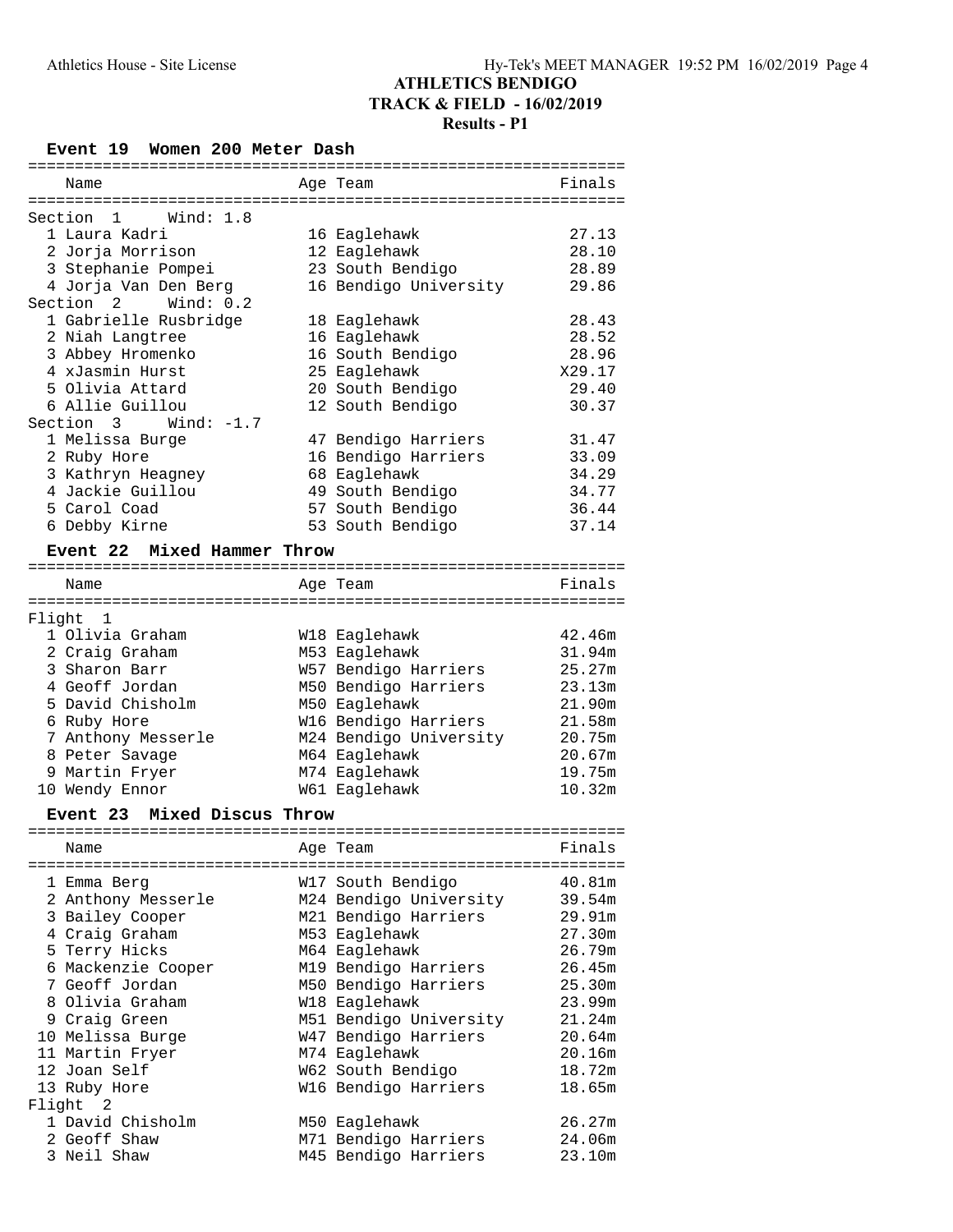Athletics House - Site License Hy-Tek's MEET MANAGER 19:52 PM 16/02/2019 Page 5 **ATHLETICS BENDIGO TRACK & FIELD - 16/02/2019 Results - P1**